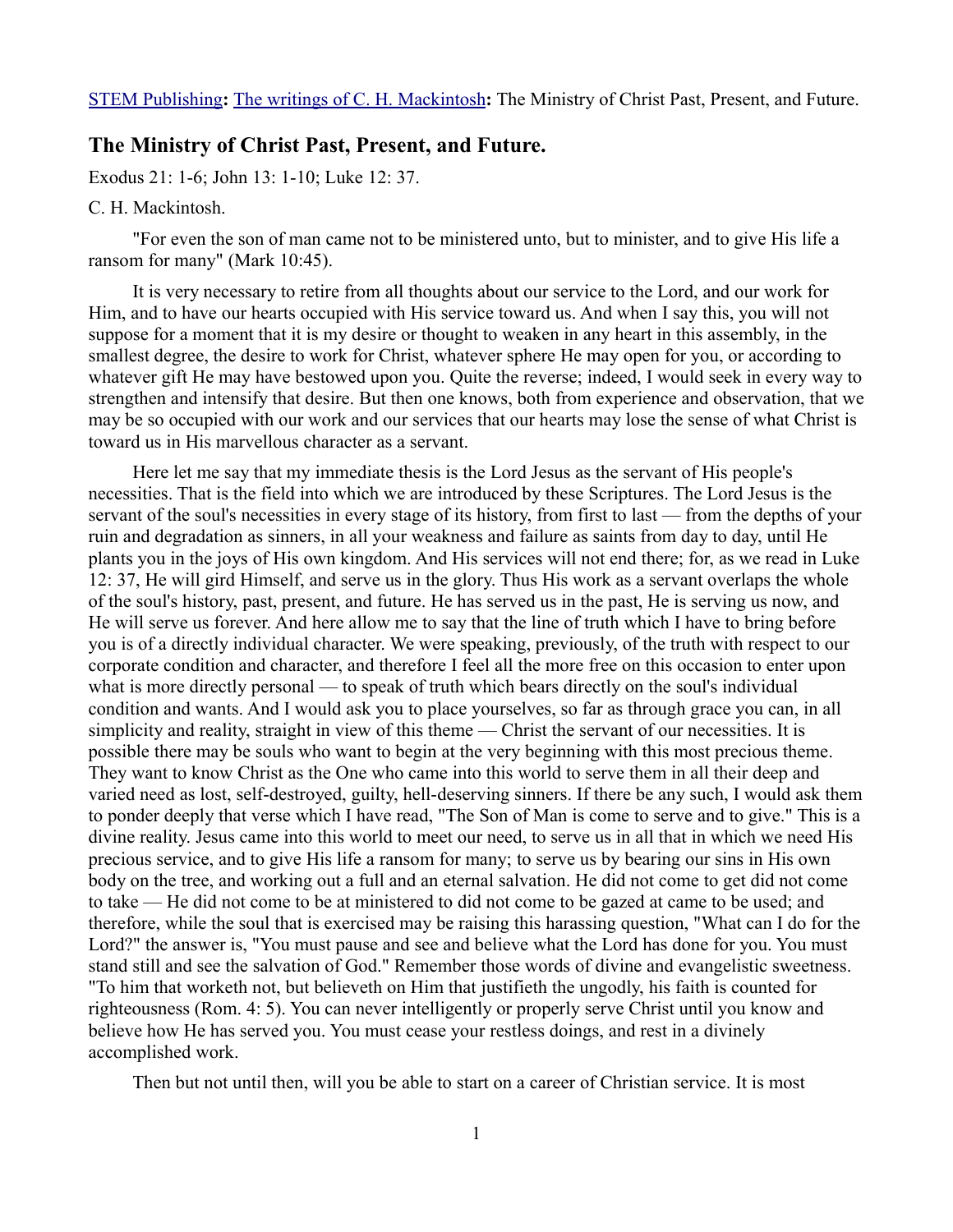necessary for all anxious souls to understand that all true Christian service begins with the possession of eternal life, and is rendered m the power of the Holy Ghost, the indwelling Spirit, in the light and on the authority of holy Scripture. This is the divine idea of Christian work and service.

Now, though the primary object is for those who are saints of God, who have set out on their course, still I do not think it would be according to the heart and sympathies of Christ to overlook the face that there may be some soul that wants, as I said, just to begin at the very beginning with this precious mystery — Christ the servant; that have never taken the attitude of simple repose in Christ's finished work. They have, it may be, begun to think of their soul's salvation, to think about eternity; but they are occupied with the thought that the Lord is claiming something from them: "I must do this, I must do that, and I must do the other." Now, if such there be, I repeat, with deepest earnestness, you must cease altogether from your own doings, cease from your own reasonings, cease from your own feelings; because, be assured of it, it is neither feeling nor thinking nor reasoning nor doing at all, but it is pausing and gazing. It is hearing and believing. It is looking off from yourselves and your service to Christ and His service. It is ceasing from your restless and worthless doings, and reposing in full, unquestioning confidence in the one offering of Jesus Christ, which has perfectly satisfied and perfectly glorified God as to the great question of your sin and guilt. Here lies the divine secret of peace — peace in Jesus — peace with God — eternal peace. Nothing will ever be right till you get on this ground. If you are occupied with your doings for Christ, you will never get peace; but if you will only take God at His word, and rest in His Christ, you shall possess a peace which no power of earth or hell can ever disturb.

Now, I ask you, before I proceed, this question, Is there a heart that has not yet rested here? Is there a heart that will say, I am not satisfied with Christ's service; I cannot rest in His work? What! The Son of God has stooped to serve you. The One who made you, the One who gave you life and breath and all things, the One to whom all are responsible, He has stooped to become your servant. It is not a question of asking you to do any thing, or asking you to give any thing, because — mark those words — they are words which sweep all through the history of the Son of Man — they are words which, in all their length and breadth and fullness, you can take up and use as if you were the only object of this service in the world — "The Son of Man is come to serve and to give." He is not come to get; He is not come to ask.

The legal mind leads you to think that God is an exactor — that He is making demands upon you — that He wants your services in one way or another. But oh, remember, that your first great business, your primary and all-important work, is to believe in Jesus — to rest sweetly in Him, and in what He has done for you on the cross, and in what He is doing for you on the throne. "This is the work of God, that ye believe on Him whom He hath sent." You remember the interesting question of the Psalmist a question asked when his eye rested on the magnitude and multitude of Jehovah's benefits — "What shall I render unto the Lord for all His benefits?" What is the reply? "I will take the cup of salvation, and call upon the name of the Lord."

Is this the way to "render unto the Lord"? Yes, this is just the way that gratifies and glorifies Him. If you really want to render, you must take. Take what? "The cup of salvation" — a full and brimming cup, most surely; and as you drink of that cup, as the glories of God's salvation shine in the vision of your soul, then will streams of living praise flow from your grateful heart. And you know He says, "Whoso offereth praise, glorifieth Me."

In a word, then, you must, first of all, allow your soul to dwell upon the marvellous mystery of Christ's service toward you in all the depth of your need; and the more you dwell upon that, the more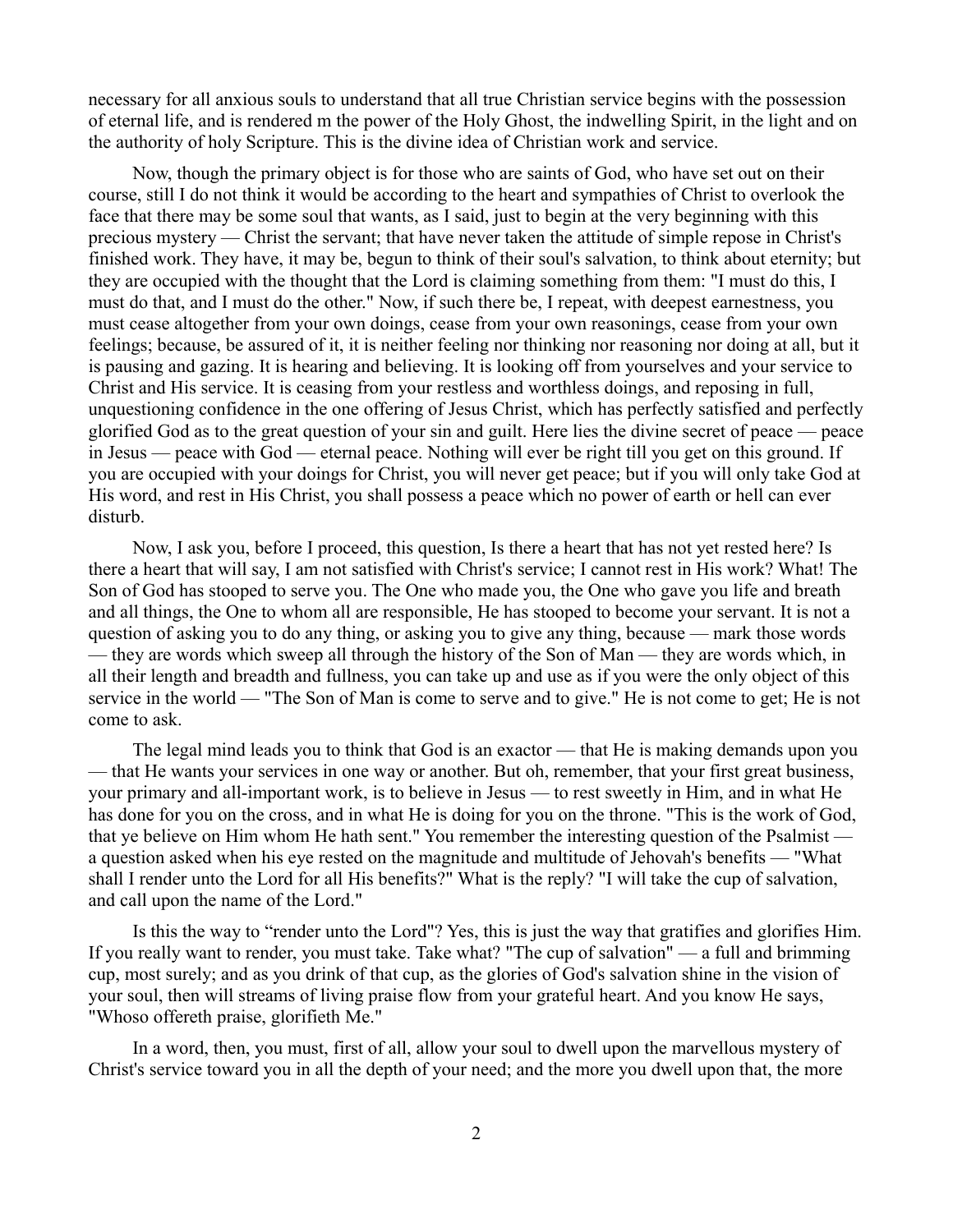will you be in the true attitude to serve Him.

Take another striking illustration. When David, as you remember, in that remarkable passage in the second book of Samuel (chap. 7), sat in his house of cedar, and looked around at all that God had done for him, he said, "I must rise and build a house."

Immediately the prophet was dispatched to David to correct him on this point: "You shall not build Me a house, but I will build you a house." You must reverse the matter. God wants you to sit down and gaze yet more fully and intently upon His actings on your behalf. He wants you to look, not only at the past and the present, but to look on into the bright future; to see your entire history overlapped by His own magnificent grace.

And what was the effect of all this upon the heart of David? We have the answer in that one pithy statement: "Then went King David in, and sat before the Lord, and said, 'Who am I?' " Mark the attitude, and ponder the question. They are full of deep meaning. "He sat." This is rest and sweet repose. He wanted to go to work too soon. No, says God, you must sit down and look at My work, and trace My actings on your behalf in the past, the present, and the future.

And then the question, Who am I?" In this we see the blessed fact that self was for the moment lost sight of. It was flung into the shade by the lustre of divine revelation. Self and its poor little actings were set aside by the glory of God and the rich magnificence of His actings on behalf of His servant.

Now, some might have thought that David was an active, useful man when he was rising to take the trowel to build the house; and they might have thought him a good-for-nothing man to be sitting still when there was work to be done. But, let us remember that God's thoughts are not as our thoughts. He prizes our worship much more highly than our work. Indeed, it is only the true and intelligent worshiper that can be a true and intelligent workman. No doubt God most graciously accepts our poor services, even stamped as they so often are with mistakes of all sorts. But when it becomes a question of the comparative value of service and worship, the former must give place to the latter; and we know that when our brief span of working time shall have expired, our eternity of worship shall begin. Sweet thought!

And let me further remark, ere leaving this part of our subject, that no one need fear in the least that the practical effect of what I have been saying will be to cripple your service, or lead you to fold your arms in culpable idleness or cold indifference. The very reverse is the case, as you may see in he history of David himself. Study at your leisure 1 Chronicles 28 - 29. There you have a splendid presentation of service — most triumphant answer to all who would place work before worship. There you see, as it were King David rising from the attitude of worshiper into that of a workman, and making ample provision for the building of hat very house of which he was not allowed to set one stone upon another.

And not only does he make provision according to the claims of holiness, but, as he says "Because I have set my affection to the house of my God, I have of mine own proper cod, of gold and silver, which I have given to he house of my God, over and above all that I have prepared for the holy house, even three thousand talents of gold, of the gold of Ophir, and seven thousand talents of refined silver, overlay the walls of the house." In other words, as we should express it, out of his own private purse, he gave the princely sum of over sixteen millions as a free gift toward the house which was to be reared by the hand of another. This, as he informs us, was "over and above what he had prepared for the holy house which latter greatly exceeded the amount of England's national debt. Thus we see that it is the true worshiper to that makes the effective servant. It is when we have sat and gazed on the actings of Christ for us that we are enabled in any small degree to act for Him. And then, too, we shall be able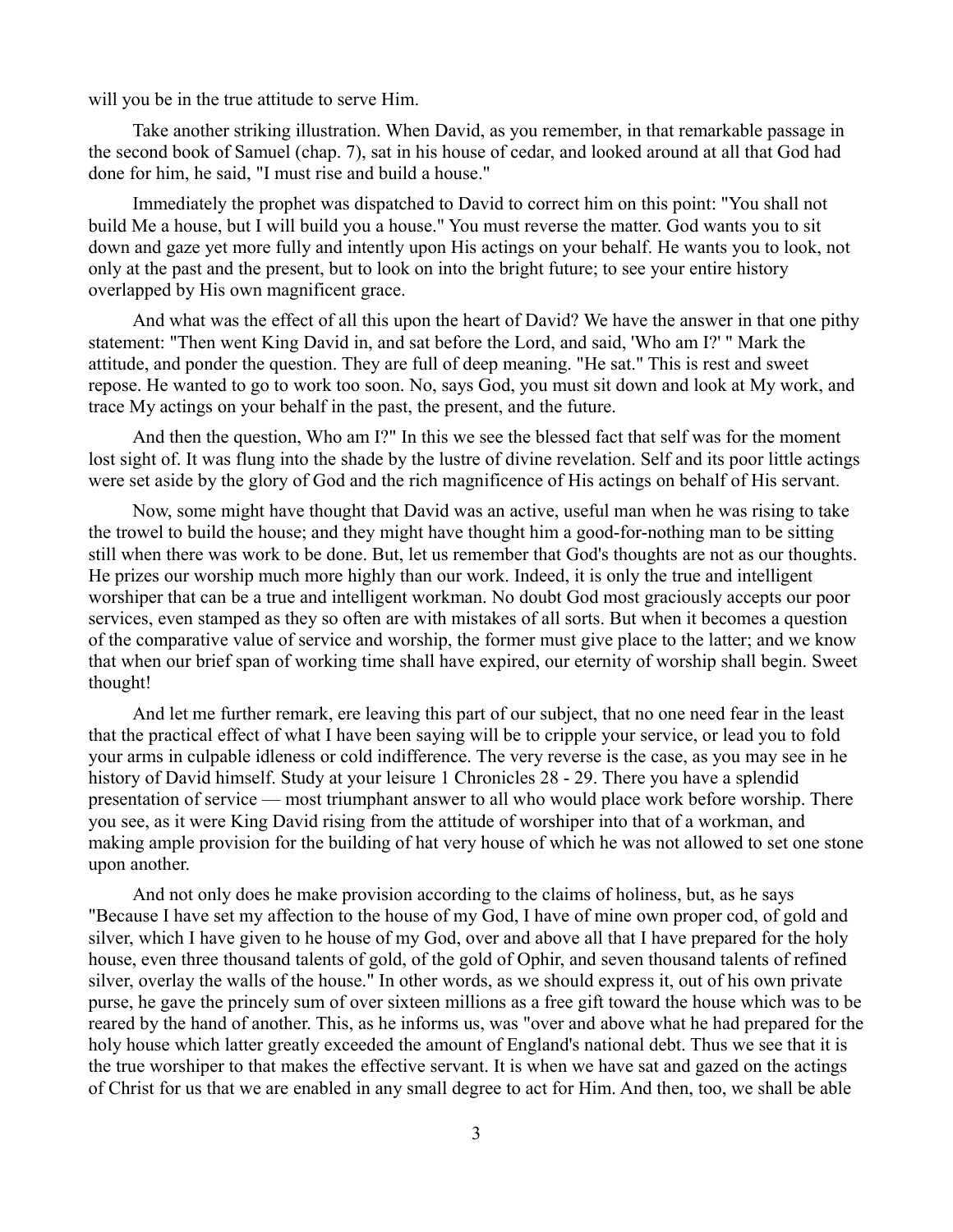to say with David, as he surveyed the untold wealth prepared for the house of God, "It is all Thine, and of Thine own have we given Thee."

But we must now turn for a few moments to the opening paragraph of Exodus 21 — "If thou buy a Hebrew servant, six years he shall serve; and in the seventh, he shall go out free for nothing. If he came in by himself, he shall go out by himself: if he were married, then his wife shall go out with him. If his master have given him a wife, and she have borne him sons or daughters; the wife and her children shall be her master's, and he shall go out say himself And If the servant shall plainly say, I love my master, my wife, and my children; I will not go out free: then his master shall bring him unto the judges; he shall also bring him to the door, or unto the door-post; and his master shall bore his ear through with an awl; and he shall serve him forever."

Here, then, we have one of the shadows of good things to come — a shadow or figure of the True Servant, the Lord Jesus Christ, that blessed One who loved the Church and gave Himself for it. The Hebrew servant, having served the legal time, was perfectly free to go out; but he loved his wife and his children, and that, too, with such a love as led him to surrender his own personal liberty for their sakes. He proved his love for them by sacrificing himself. He might have gone forth and enjoyed his freedom, but what of them? How could he leave them behind? Impossible. He loved them too well for that; and hence he deliberately walked to the door-post, and there, in the presence of the judges, had his ear bored in token of perpetual service.

This was love indeed. There was no mistake about it. The wife and each child, as they gazed ever after on that bored ear, could read the touching and powerful proof of the love of that servant's heart.

Here is something for the heart to dwell upon — yea, something over which the heart may well break itself. We see in this Old Testament type the everlasting Lover of our souls — Jesus, the true servant. You remember that remarkable occasion in our Lord's life when He was setting before His disciples the solemn fact of His approaching cross and passion. You will find it in the eighth chapter of the Gospel of Mark: "And He began to teach them that the Son of Man must suffer many things, and be rejected of the elders, and of the chief priests, and scribes, and be killed, and after three days rise again. And He spake that saying openly. And Peter took Him, and began to rebuke Him." Peter would fain, though he knew it not, have interrupted the True Servant in His movement to the door-post. He would have Him pity Himself, and maintain His own personal freedom. But oh, hearken to the withering rebuke administered to the very man who just before had made such a fine confession of Christ! "But when he had turned about and looked on His disciples, He rebuked Peter, saying, 'Get thee behind Me, Satan; for thou savourest not the things that be of God, but the things that be of men.' "

Mark the action. "He turned and looked on His disciples," as though He would say, If I harken to your counsel, Peter — if I pity Myself — if I retreat from that cross which lies before Me, then what is to become of these? It is the Hebrew servant saying, "I love my wife, I love my children, I will not go out free."

It is of the very last possible importance for us to see that there was no necessity whatever laid upon the Lord Jesus Christ to walk to the cross; there was no necessity whatever laid upon Him to leave the glory which He had with the Father from all eternity and come down here; and when He had come down into this world, and taken perfect humanity upon Him, there was no necessity laid upon Him that He should have gone to the cross; for at any moment during the whole of His blessed history, from the manger of Bethlehem to the cross of Calvary, He might have gone back to where He came from. Death had no claim upon Him. The prince of this world came and had nothing in Him. He could say, speaking of His life, "No man taketh it from Me, but I lay it down of Myself" (John 10:18). And on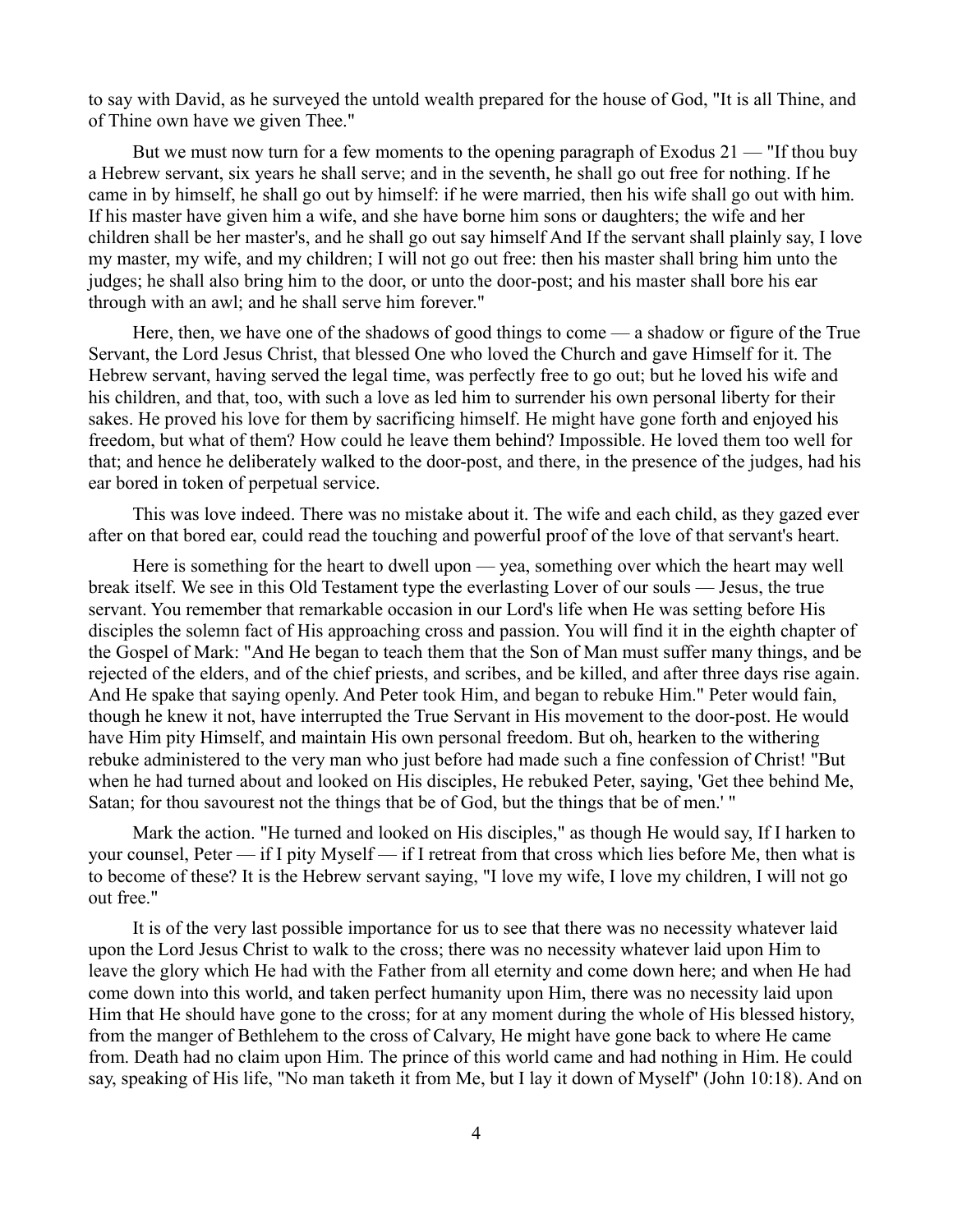His way from the garden to the cross we hear Him saying, "Thinkest thou that I cannot now pray to My Father, and He shall presently give Me more than twelve legions of angels? But how then shall the Scriptures be fulfilled, that thus it must be?" And may we not say there was much more truth than the utterers were aware of in these accents of mockery which fell on the blessed Saviour's ear as He hung on the cross — "He saved others; Himself He cannot save"? But they might have said, Himself He will not save.

Ah, no! blessed forever be His name! He did not pity or spare Himself, but He pitied us. He beheld us in our hopeless ruin, guilt, misery, and danger. He saw that there was no eye to pity, no arm to save; and — all praise to His matchless name! — He laid aside His glory, came down into this wretched world, became a man, that as a man He might, by the sacrifice of Himself, deliver us from the lake of fire, and associate us with Himself on the new and eternal ground of accomplished redemption, in the power of resurrection-life, according to the eternal counsels of God, and to the praise of His glory.

Now, we cannot possibly overestimate the importance of dwelling upon the fact that there was no necessity whatever laid upon our blessed Lord Jesus Christ to die on the cross, and to endure the wrath of God Neither in His person, in His nature, nor in His relations was He obnoxious to death. He was God over all, blessed forever. He was the Eternal Son of God. And in His human nature He was pure, spotless, sinless, perfect. He knew no sin. He did always and only the things that please God. He glorified Him, and finished His work; and He has saved us in such a way as to glorify God in the most wonderful manner. He was, to use the language of our type, free to go out by Himself; but ah, had He done so, your place and mine must inevitably have been the lake of fire forever.

To all this the Holy Ghost delights to bear testimony, as one of our own poets has sweetly sung:

And, Lord, Thy perfect fitness

To do a Saviour's part,

The Holy Ghost doth witness

To each believer's heart.

Most true: and we might with equal truth say, "His fitness to do a servant's part," because it was the very height of His glory, the very dignity of His person; it was the glory whence He had descended, that enabled Him to stoop down to the very depths of their condition, that He has not a necessity — no, not one — in the deepest range of His people's history, or in the lowest depths of their condition, that He has not reached in His marvellous character and His divine ministry as the servant of His peoples necessities.

Brethren, let us never forget this. Nay, rather let us constantly cherish in our hearts the most grateful remembrance of it. The more we dwell upon the height of Christ's personal glory, the more fully we shall see the depths of His humiliation. The more profoundly we meditate upon the glory of what He was, the more we must be arrested by the grace of what He became. "Ye know the grace of our Lord Jesus Christ, that, though He was rich, yet for your sakes He became poor, that ye through His poverty night be rich."

Who can measure the heights and the depths of those two words, "rich" and "poor," in their application to our adorable Lord and Saviour? No created intelligence can fathom them; but most assuredly we should cultivate the habit of dwelling upon the love that shines all along the pathway of the divine Servant as He walked to the cross for us. It is as we dwell upon His love to us that our hearts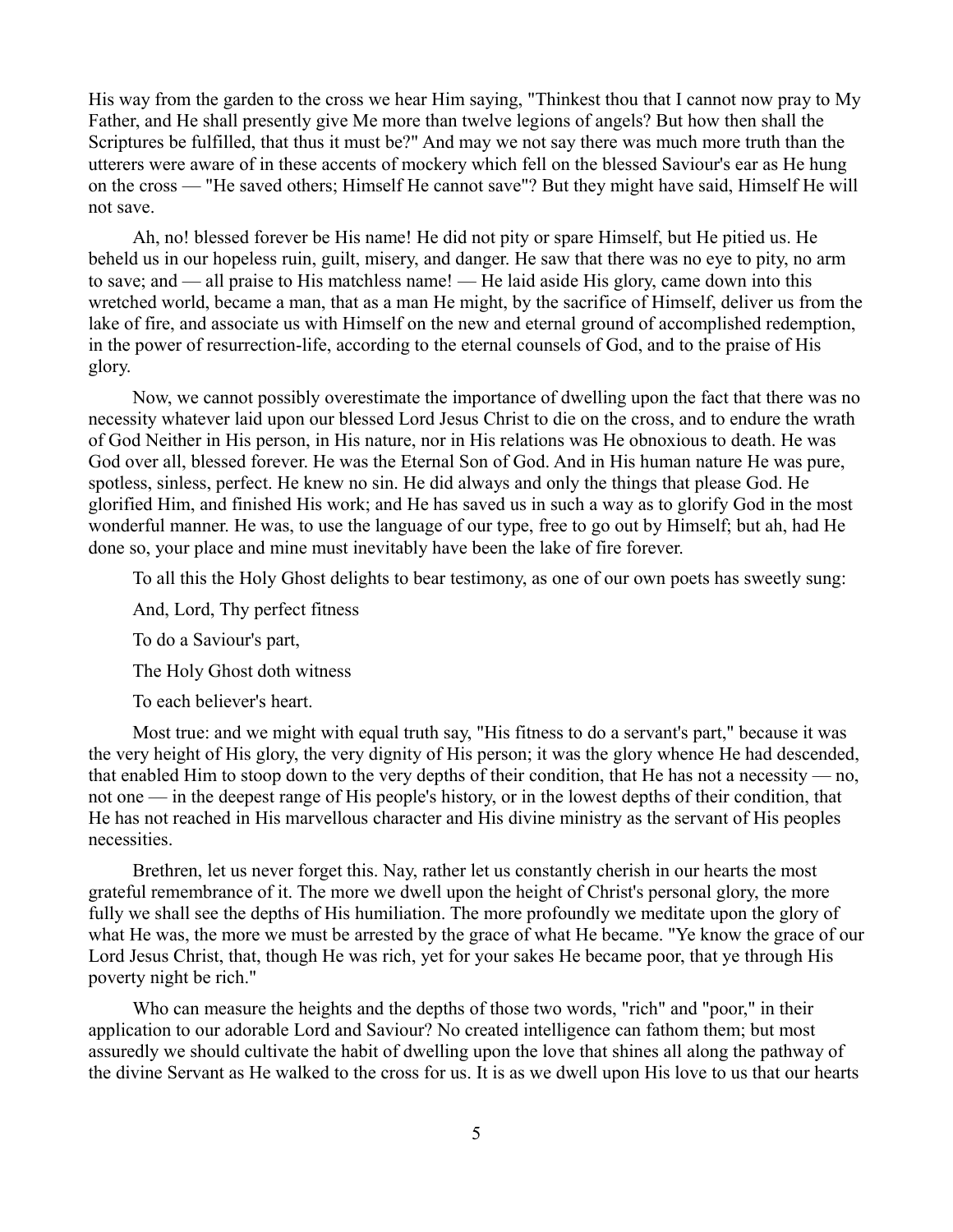shall be drawn out by the Holy Ghost in the power of responsive love to Him. "The love of Christ constraineth us because we thus judge, that if One died for all, then were all dead; and that He died for all, that they which live should no henceforth live unto themselves, but unto Him which died for them, and rose again" (1 Cor. 5: 14-15).

II. Having thus glanced at our Lord's service toward us in the past, let us look for a few moments at His present service — at what He is now doing for us continually in the presence of God. This we have most blessedly presented to us in John 13. The same Precious grace shines in this as in all that on which we have been dwelling. If we look back The past, we behold the Perfect Servant nailed to the cross for us, if we look up to the throne now, we behold Him girded for us, no only according to our present need, but according to the perfect love of His love to the Father, His love to the Church His love to each individual believe from the beginning to the end of time.

"Now before the feast of the Passover den Jesus knew that His hour was come that that He should depart out of this world unto the Father having loved His own which were in the world, He loved them unto the end And during supper [see Greeks the devil having now put into the heart of Judas Iscariot, Simon's son, to betray Him; Jesus knowing that the Father had given all things into His hands, and that He was come from God, and went to God; He riseth from supper, and laid aside His garments; and took a towel, and girded Himself. After that He poureth water into a basin, and began to wash the disciples' feet, and to wipe them with the towel wherewith He was girded." Here, then, we have a most marvellous presentation of Christ's present service toward "His OWN which are in the world." There is something peculiarly precious in the expression, His own." It brings us so very near to the heart of Christ. It is so sweet to think that He can look at such poor, feeble, failing creatures as we are, and say, They are Mine. It matters not what others may think about them; they belong to Me, and I must have them in a condition worthy of the place whence I came, and whither I am going. This is ineffably precious and edifying for our souls. It was in the sense of His personal glory, in the consciousness that He had come l from God and was going to God, that He could stoop down and wash His people's feet. There was nothing, could be nothing, higher than the place whence Jesus had come; there was nothing, could be nothing, lower than the defiled feet of His disciples: but, blessed and praised forever be His name! He fills up in His own divine person and marvellous service every point between those two extremes. He can lay one hand on the throne of God, and the other on our feet, and be Himself the divine and eternal link between.

Now, there are three things in this Scripture which I am anxious to put clearly before you. In the first place, we have the special action of our Lord toward His own in the world; secondly, the spring of that action; and thirdly, the measure of the action: the action, its spring, and its measure. 1. And first, the action itself. You will bear in mind that what we have presented here is not "the washing of regeneration." That pertains to the first stage of our Lord's service on our behalf. "His own which are in the world" — all who belong to that highly privileged class (and that is simply all who believe in His name) have passed through that great washing, in virtue of which Christ can pronounce them "clean every whit."

There is not a spot or a stain upon the very feeblest of that blessed number whom He calls "His own." "He that is washed needeth not save to wash his feet, but is clean every whit: and ye are clean, but not all." If a single spot could be detected on one of Christ's own, it would be a dishonour cast upon Him, inasmuch as He has washed us from all our guilt according to the perfection of His work as the Servant of our need, and, far above all, the Servant of the eternal counsels, purposes, and glory of God. He found us clean never a whit, and He has made us "clean every whit."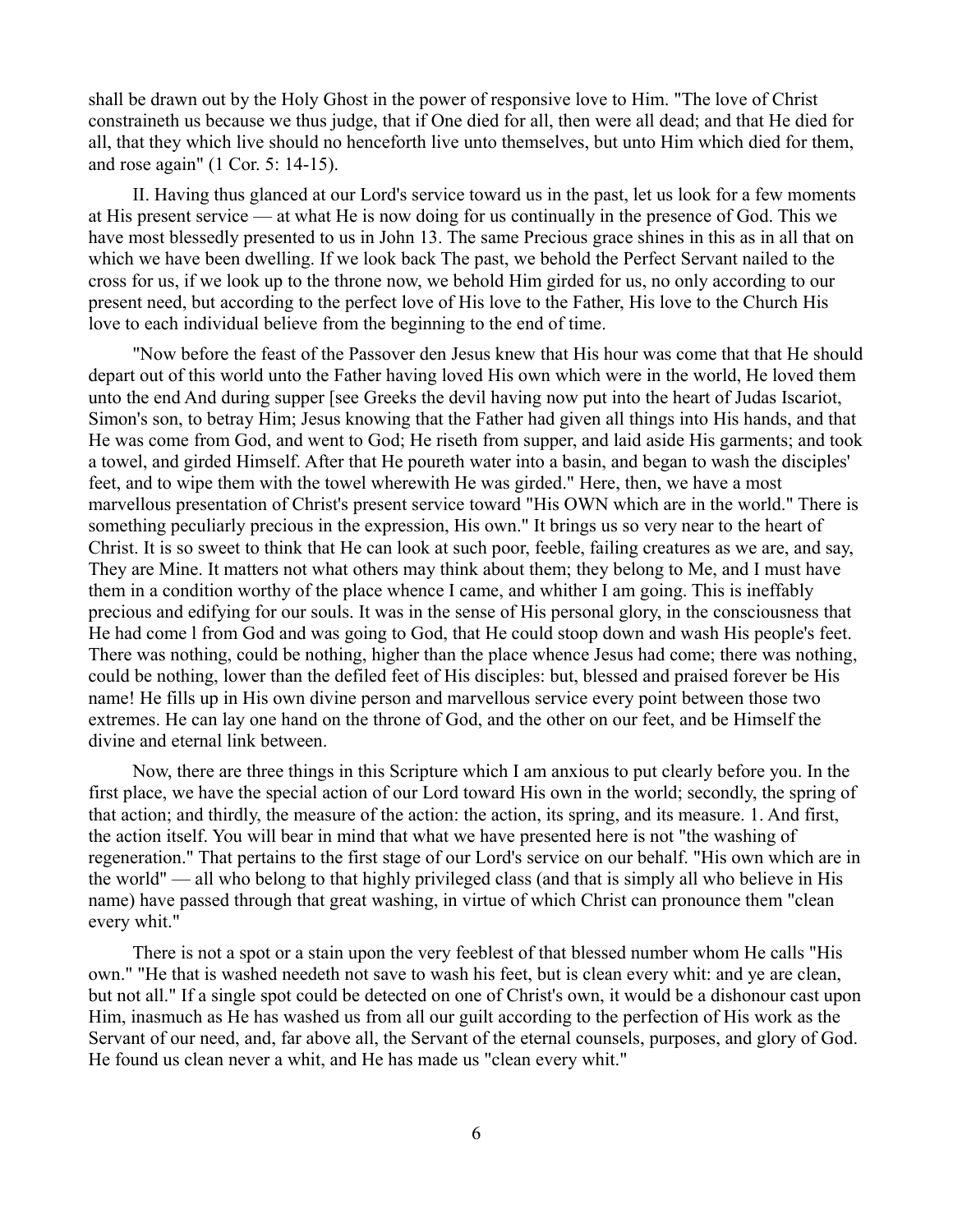This is the washing of regeneration, which is never repeated. We have a figure of this in the case of the priests of the Mosaic economy. On the great day of their inauguration they were washed in water. This action was never repeated. But after this, from day to day, in order to fit them for the daily discharge of their priestly functions, they had to wash their hands and their feet in the brazen laver in the tabernacle, or the brazen sea in the temple. This daily washing is the figure of the action in John 13. The two washings, being distinct, must never be confounded; and being intimately connected, must never be separated. The washing of regeneration is divinely and eternally complete: the washing of sanctification is being divinely and continually carried on. The former is never repeated; the latter is never interrupted. That gives us a part in Christ, of which nothing can rob us; and this gives us a part with Christ, of which any thing may deprive us. The one is the basis of our eternal life; the other is the ground of our daily communion.

See that you understand the meaning of having your feet washed, moment by moment, by the hands of that blessed One who is girded as the divine Servant of your present need. It is utterly impossible for any one to overestimate the importance of this work; but we may at least gather something of its value from our Lord's words to Peter; for Peter, like ourselves, alas! was very far from seizing the full significance of what his Lord was doing. "Then cometh He to Simon Peter; and Peter saith unto Him, 'Lord, dost Thou wash my feet?' Jesus answered and said unto him, 'What I do thou knowest not now; but thou shalt know hereafter.' Peter saith unto Him, 'Thou shalt never wash my feet.' Jesus answered him, 'If I wash thee not, thou hast no part with Me.'"

Here is the grand point — "part with Me." The washing of regeneration gives us a part in Christ: the daily washing of sanctification gives us a part with Christ. In order to full, intelligent, happy communion, we must have a clean conscience, and clean feet. The blood of atonement secures the former; the water of purification maintains the other. But both the blood and the water flowed from a crucified Christ. The death of Christ is the necessary basis of every thing. He died to make us clean; He lives to keep us clean. We are made as clean as His death can make us; we are kept as clean as His life can keep us.

And, be it remembered, this marvellous ministry of Christ on our behalf never ceases. He ever liveth to act for us on high, and to act on us and in us by His Word and Spirit. He speaks to God for us, and He speaks to us for God. He came from God, and travelled down to the profoundest depths of our need. He has gone back to God, to bear us ever on His heart, to meet our daily need, and to maintain us in the integrity of the position and relationship into which He has introduced us.

This is replete with solid comfort for the soul. We are passing through a defiling world, where we are constantly liable to contract evils of one kind or another which, though they cannot touch our eternal life, can very seriously affect our communion. It is impossible for us to tread the sanctuary of the divine presence with soiled feet; and hence the deep and unspeakable blessedness of having One ever in the presence of God for us — One who, having been in this scene knows its true character; and One who, having come from God, and gone back to Him, knows the full extent of His claims, and all that is needful to fit us for fellowship with Him. The provision is divinely perfect. Sin or uncleanness can never be found in the presence of God. If we can make light of either the one or the other, God cannot and will not. The holiness that shines in the demand for purity is as bright as the grace that provides it. Grace has made the provision but holiness demands the application thereof. The goodness of God provided a laver for the priests of old, but the holiness of God demanded that the priests should use that laver. The great washing of inauguration introduced them to the office of the priesthood; the washing in the laver fitted them for the duties of that office. How could acceptable priestly service be discharged with unclean hands? Impossible.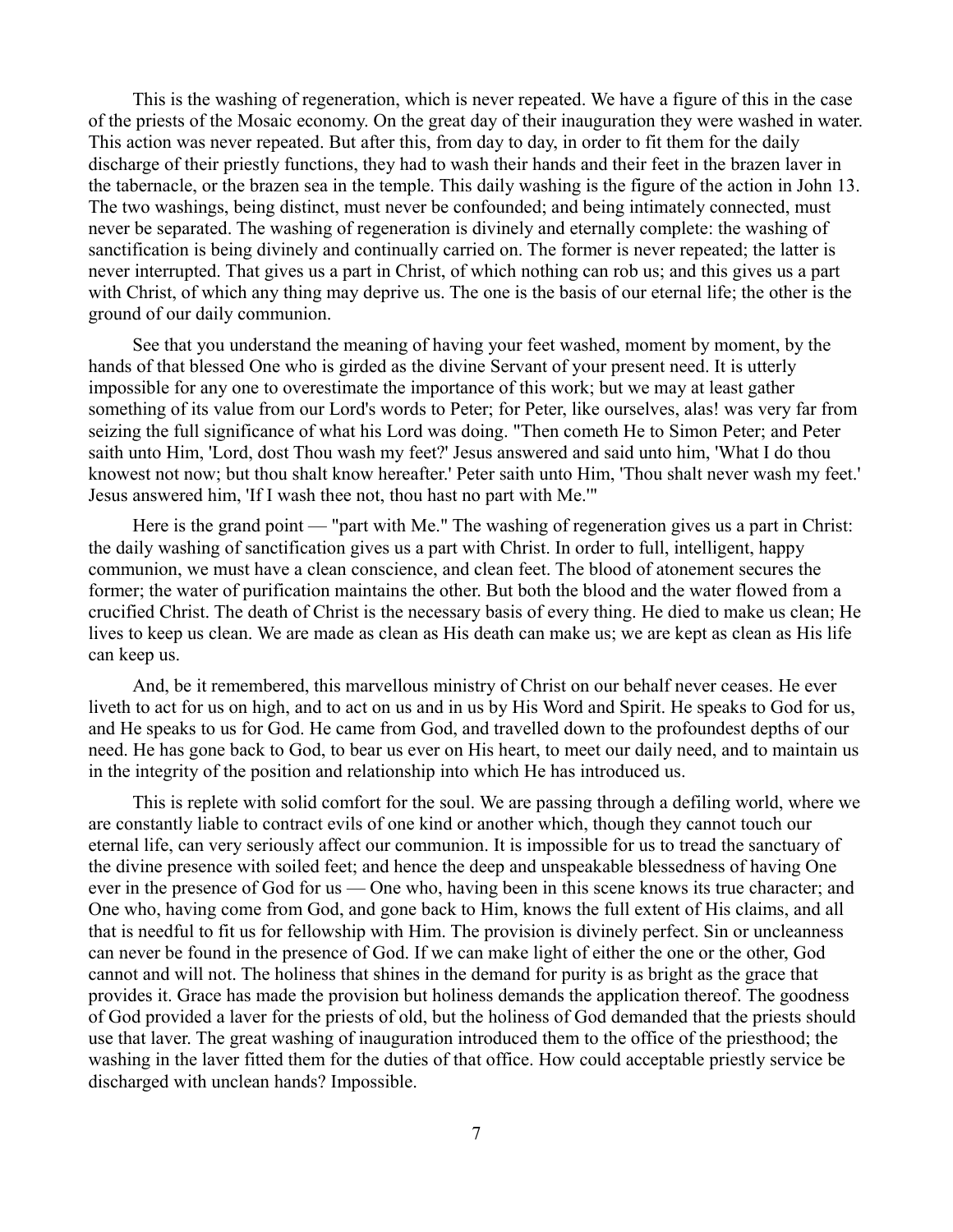And we may say it is as impossible that we can walk in the pathway of holiness if our feet are not washed and wiped by that blessed One who has girded Himself to serve us in this matter perpetually.

All this is divinely simple. There are two links in Christianity; namely, the link of eternal life, which can never be snapped by any thing; and the link of personal communion which can be snapped in a moment by the weight of a feather. Now, it is as our ways are cleansed by the holy action of the Word, through the Holy Ghost, that our communion is maintained in its unbroken integrity But if I am afraid to face the Word of God or if I am wilfully refusing its action, how can I enjoy communion with God?

I am not speaking now of ignorance of the Word of God. The Lord bears with a wonderful amount of ignorance in us — far more than we could bear with in one another. I do not now refer to the question of ignorance. But suppose a case. A young person entered these walls a few weeks ago, and took her seat on one of these benches. She was dressed out in all the fashion of this world — her head adorned with feathers and flowers, and her fingers with jewels. Her heart full of vanity and folly. Here the grace of met her in all its fullness and freeness. The arrow of divine conviction entered her soul She was broken down under the mighty power of the Word, in the hands of the Holy Ghost. She was brought to repentance toward God, and faith in the Lord Jesus Christ. She was saved, there and then, and left the place rejoicing in a full salvation. This joy continued for many days. She was engrossed with her newly found treasure. She never thought about her feathers, her flowers, or her jewels. True, she continued to wear them, simply because she as yet saw nothing wrong in so doing. She knew not as yet that there was so much as a single sentence in the Word of God bearing upon such things.

Brethren, let me just remind you that we should be prepared for such a case as this, and be prepared to meet it. Some of us, I fear, have but little wisdom or patience to deal with cases of this type. We are in undue haste to enter upon what I may call the stripping process. This is a mistake. We must allow time for the hidden virtues of the kingdom of God to develop themselves. We must not attempt to reduce the Christian assembly into a place in which a certain livery is adopted. This will never do. We really cannot reduce all to a dead level. We must allow the Word of God to act on the life which the Spirit of God has implanted. I do nothing but mischief to people if I get them to adopt a certain style of dress merely at my suggestion. The grand thing is to allow the kingdom of God to assert its holy sway over the entire character. This is to His glory and reduce all to a dead level.

Let us pursue our case. Our young friend, in the course of her reading, is arrested by the following pointed passage: "In like manner also, that women adorn themselves in modest apparel, with shamefacedness and sobriety; not with broidered hair, or gold, or pearls, or costly array; but (which becometh women professing godliness) with good works" (1 Tim. 2: 9-10). And again, "Whose adorning let it not be that outward adorning of plaiting the hair, and of wearing of gold, or of putting on of apparel; but let it be the hidden man of the heart, in that which is not corruptible, even the ornament of a meek and quiet spirit, which is in the sight of God of great price" (1 Peter 3: 3-4).

Now, here, we have illustrated for us the present ministry of Christ-the action of the Word upon the soul-the application of the basin to the feet-the washing of water by the Word. It is Jesus stooping down to wash the feet of this young disciple. The question is, How will she receive the action? Will she resist it, or yield to it? Will she push away the basin? Will she refuse the gracious ministry? "If I wash thee not, thou hast no part with Me."

This is very solemn, and it demands our most serious attention. Next in moral importance to having the conscience purged by the blood of Christ stands this cleansing of our ways by the action of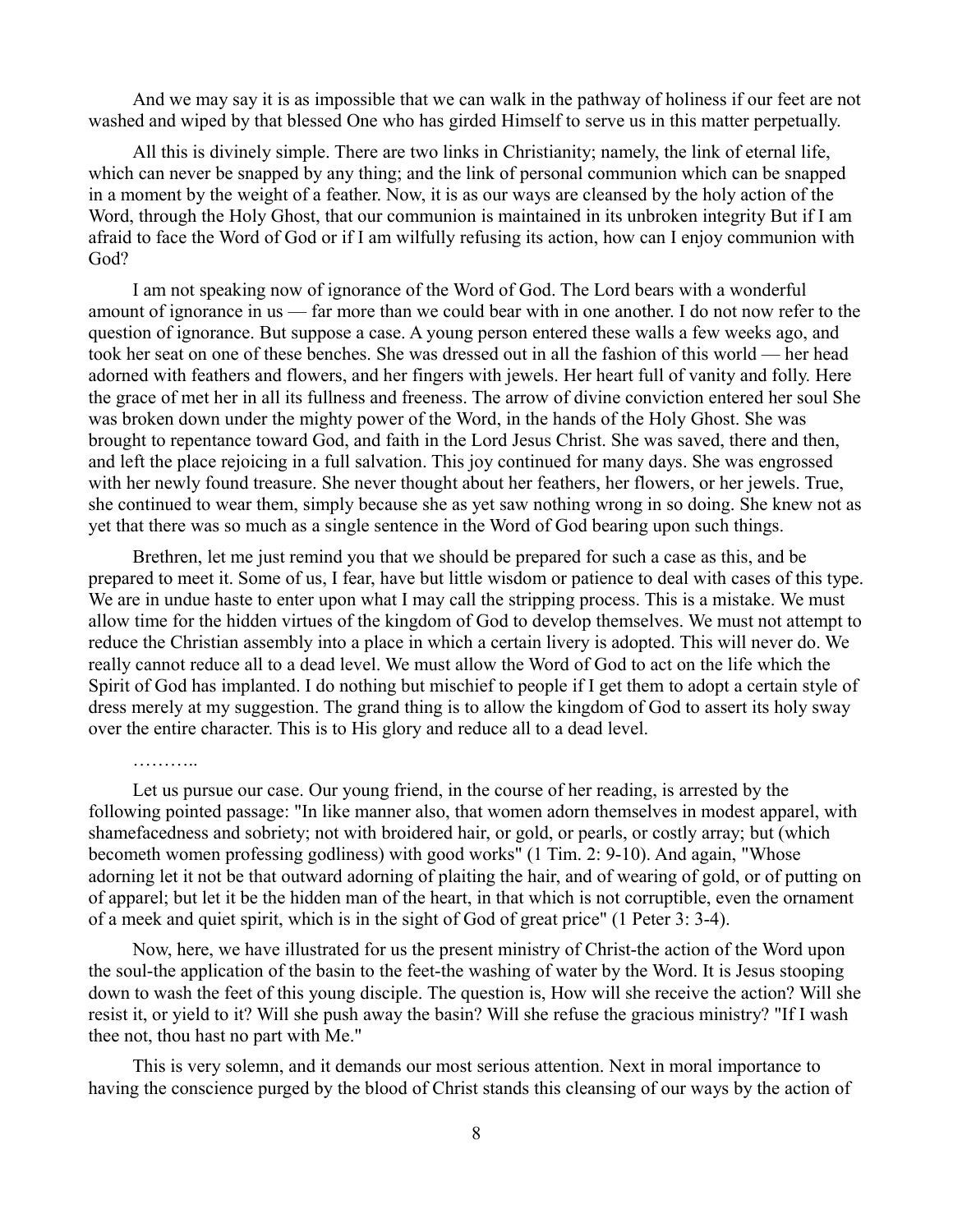the Word, through the power of the Holy Ghost. The former gives us a part in Christ; the latter, a part with Christ. That is never repeated; this must never be interrupted. If we really desire fellowship with Christ, we must allow Him to wash our feet moment by moment. We cannot tread the pure precincts of the sanctuary of God with defiled feet any more than we can enter them with a defiled conscience.

Hence, therefore, let us look well to it that we have our ways continually submitted to the purifying action of the precious Word of God. Let us put away every thing which that Word condemns; let us abandon every position and every association and every practice which that Word condemns, that so our holy fellowship with Christ may be maintained in its freshness and integrity. Nothing is more dangerous than to trifle with evil in any shape or form. Ignorance God can and does most graciously bear with, but the wilful resistance of His Word in any one point is sure to lead to disastrous results. The heart becomes hardened, the conscience seared, the moral sense blunted, and the whole moral being gets into a most deplorable condition. We get away from the Lord, and make shipwreck of faith and a good conscience. May the Lord keep us near to Himself, walking with Him in tenderness of conscience and uprightness of heart. May His Word ever tell in living formative power upon our souls, that so our way be cleansed according to the claims of the sanctuary of God.

2 But let us now inquire for a moment into the spring of this action on which we have been dwelling. This is presented with touching sweetness and power in the first verse of John 13 — "Having loved His own which were in the world, He loved them unto the end."

Here, then, we have the mighty spring of Christ's present ministry. It is the changeless love of His heart — a love that was stronger than death, and which many waters could not quench. "Christ loved the Church, and gave Himself for it; that He might sanctify and cleanse it with the washing of water by the Word" (Eph. 5: 25-26). This is the blessed basis and the motive — spring of that marvellous ministry which our Lord Jesus Christ is now carrying on for us and toward us. He knew what He was undertaking when He uttered those words in the fortieth Psalm, "Lo, I come to do Thy will, O God." He knew what it would cost Him when He took up our case. But His love was and is divinely equal to all. We need not be afraid of exhausting that love which triumphed over all the unutterable horrors of Calvary, and went down under the deep and dark waters of death and judgement. We may at times feel ashamed to have so often to bring our defiled feet to that blessed One to cleanse them; but His love is equal to all, and that love is the spring of His precious and indispensable ministry.

It is a common saying that love is blind, but I look upon it as a libel upon love. Most certainly it does not and could not apply to the love of Christ. He knew all that was in us, and He knows now all our ways and all our weakness and all our follies; but He loves us notwithstanding all, and in the power of that love He acts toward us in order to deliver us from all that He sees in us and about us which would hinder our holy fellowship with the Father and with His Son.

Of what use would a blind love be to you or to me? Surely, none whatever. How could we ever repose in a love which only acted toward us in ignorance of our blots and blemishes! Impossible. What we want is a love superior to all our imperfections, and a love that can deliver us from them. This love we have in

Christ blessed be His name! It is a love that, however it may expose us to ourselves, will never expose us to another. It is a love that comes to us with the basin and towel, and stoops down in infinite tenderness and lowly, matchless grace to wash away every soil, and give us the comfortable sense of being "clean every whit." This is the love which you and I bed, and this is the love which we have found in divine fullness and power in the heart of that perfect Servant who is girded for us ever before the throne.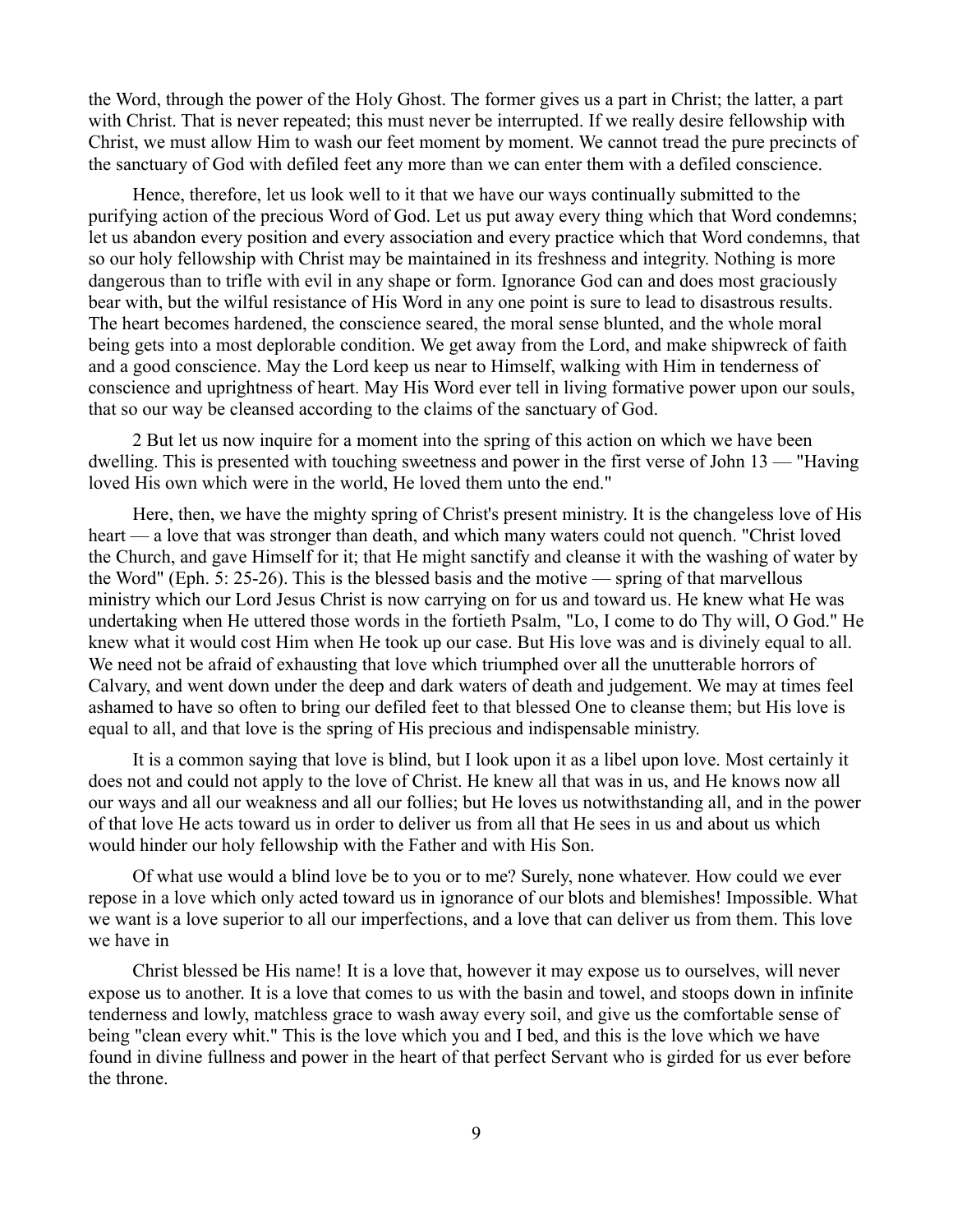"Having loved His own which were in the world He loved them" — how long? As long as they behaved themselves, and walked with soiled feet? Ah, no! this would never do for such as we. "He loved them unto the end." Precious perfect, divine, everlasting love! a love that overlaps and underlies and outlives our blots and blemishes, our failings and falterings, our wants and weaknesses, our wanderings and waywardness; a love that is come to us armed with all that our condition could possibly demand; a love that will never cease to act for us and toward us and in us, until it presents us in unblemished perfectness before the throne of God. And now one word as to the measure of Christ's present action for us and toward us. This is a point of unspeakable value and importance It is essential for us to know that whether it be a question of Christ's service for us in the past or His present service the measure of both the one and the other is and can be nothing less than the claims of the sanctuary, the throne, and the nature of God. We might suppose that the measure would be our necessities, but this could never do. If we think of Christ's atoning work, we know, and rejoice to know, His precious work has done very much more than meet the deepest measure of our necessities as sinners. Blessed be God! the work of the cross has divinely met all the claims of God. It could never give solid peace our souls merely to know that the very highest claims of human conscience had been met by the atoning death of Christ. We must be assured on divine authority that the highest claims of the government, the character the nature, and the glory of God have all been perfectly met by the precious work of Christ.

Thus it is through infinite grace, and here every divinely exercised soul can find settled and eternal peace. Nor is it otherwise in respect to Christ's present work for us. It could never satisfy our souls to be told that that work is measured by our very deepest need. That need is met, no doubt; but it is because Christ's present ministry goes far beyond that need, and reaches to, and satisfies the claims of, the sanctuary of God.

Unspeakable mercy! Here we may rest in perfect tranquillity. We have One on high undertaking for us, ever living in the presence of God for us; One who not only knows our necessities, but knows also the claims of God. He knows what this scene is through which we are passing, and He knows what that scene is into which He has entered; and, all praise to His name! He meets in His own perfect ministry both the one and the other. He must needs meet all our claims since He meets all God's claims, for the less must ever be included in the greater.

What solid comfort is here! What unruffled repose! We have One in the presence of God for us, in whose hands all our affairs are perfectly, because divinely, safe. They can never fall through, never go wrong. We may say that ere ever the very weakest of those whom Christ calls "His own in the world" can fail, Christ Himself must fail, and that can be never. His own are as safe as Himself.

What a grand reality! With what perfect confidence may we refer every objector, every accuser, every opposer, to this blessed manager! And what folly, on our part, to attempt to answer such ourselves! Oh, may we learn to lean more confidently on that blessed One who thus presents Himself before our souls as the girded servant of our deep and manifold necessities. May we prize His precious ministry more and more — His ministry for us, His ministry to us. May we repose more sweetly in the assurance that He is speaking to the Father for us, in all our failures, in all our shortcomings, in all our sins.

May we remember, for our exceeding comfort, that even before we slip, He has been pleading for us, as He pleaded for Peter. "I have prayed for thee," said the loving One, "that thy faith fail not." Oh, the matchless grace of these words! He did not pray that Peter might not fall, but that, having fallen, his confidence might not give way, his faith might not fail. Thus, too, He pleads for us, and thus we are sustained, and thus we are restored when we fall, else we should very speedily go from bad to worse,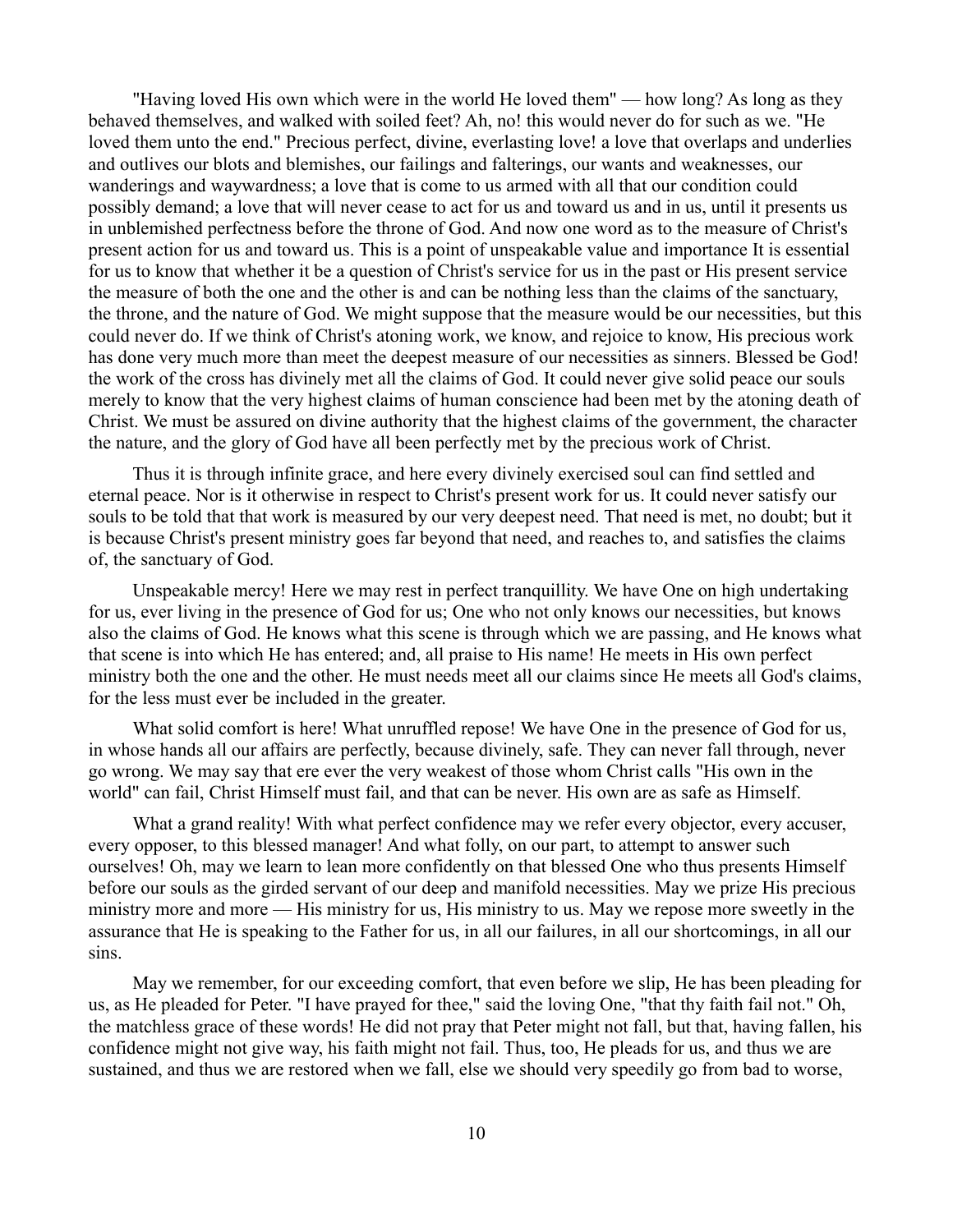and make shipwreck altogether. "He ever liveth to make intercession for us." We are sustained by His precious and powerful ministry every moment. We could not stand for a single hour without Him.

Things are continually turning up which would prove destructive of our fellowship, if we had not that blessed One acting for us, whose intervention on our behalf never ceases. He knows not only our need, but He knows what the sanctuary demands; and not only does He know it, but He provides for it, according to His own infinite perfectness and acceptance before God, meeting His people's necessities.

Now, there are some people who have got such a one-sided notion of the standing of the believer, that they throw the Lord's priestly ministry overboard altogether. I say it is one-sided, and there is nothing more dangerous than one-sided truth — nothing. I would far rather see a man going through the length and breadth of London publishing palpable error, such as the simplest mind could detect. I would have far less apprehension of the mischievous result of his ministry than of the teaching of a man who takes up one side of a truth, and presses it in such a way as to interfere with some other truth.

Now, there is an adjusting power in the truth of God — an adjusting power in Scripture that constitutes one of its brightest moral glories; and hence we find that while the Word of God most fully and blessedly establishes the truth that the believer stands complete in Christ, justified from all things, accepted in the Beloved, "clean every whit," it, at the same time with equal clearness and fullness, sets forth the fact that the believer is, in himself, a poor feeble creature, exposed to manifold snares, temptations, and hostile influences; liable at any moment to fall into error and evil; utterly unable to keep himself, or to grapple with the difficulties and dangers which surround him; liable at any moment to contract defilement, which would unfit him for the holy fellowship and worship of the sanctuary.

How, then, are all those things to be met? How is the Christian to be kept in the face of such things? Having an evil nature, a crafty foe, and a hostile world to cope with, how is he to get on? How is he to be kept? How is he to be restored if he wanders? How is he to be lifted up if he falls? The answer to all these questions is found in that ever-precious sentence of inspiration, "He ever liveth to make intercession for us"; and again, "He is able to save to the uttermost"; and again, "We shall be saved by His life"; and again, "Because I live, ye shall live also"; and again, "We have an advocate with the Father."

How the heart delights to give forth and to ponder over such utterances as these! They are marrow and fatness to the soul. How can any one, in the face of such passages — to say nothing of his own necessary experiences as to himself and his surroundings — think of calling in question the grand foundation-truth of the priesthood of Christ, in its application to believers now? I can only say, I know not. But alas! there is no accounting for the depths of error into which we may fall, if we allow our minds to work, and get away from the direct authority of holy Scripture. And we may truly say that a most palpable proof of our need of the intercession of Christ is to be found in the sad fact that any of His servants should be found to deny it.

I shall add no more on this point, save to warn all the Lord's dear people against the terrible error of denying our continual need of the priestly ministry, the precious intercession and all-prevailing advocacy of our Lord Jesus Christ — an error second only to the denial of His atoning work. For most surely our need of His priesthood is second only to our need of His atoning blood.

III. Having then briefly, and, alas! imperfectly, glanced at our Lord's ministry in the past and in the present, we cannot close without a reference to His ministry in the future. Some may feel disposed to say, I do not understand how our Lord can ever be found serving us in the future. I can understand His serving us now on the throne, but how He is to serve us in the kingdom is, I confess, beyond me.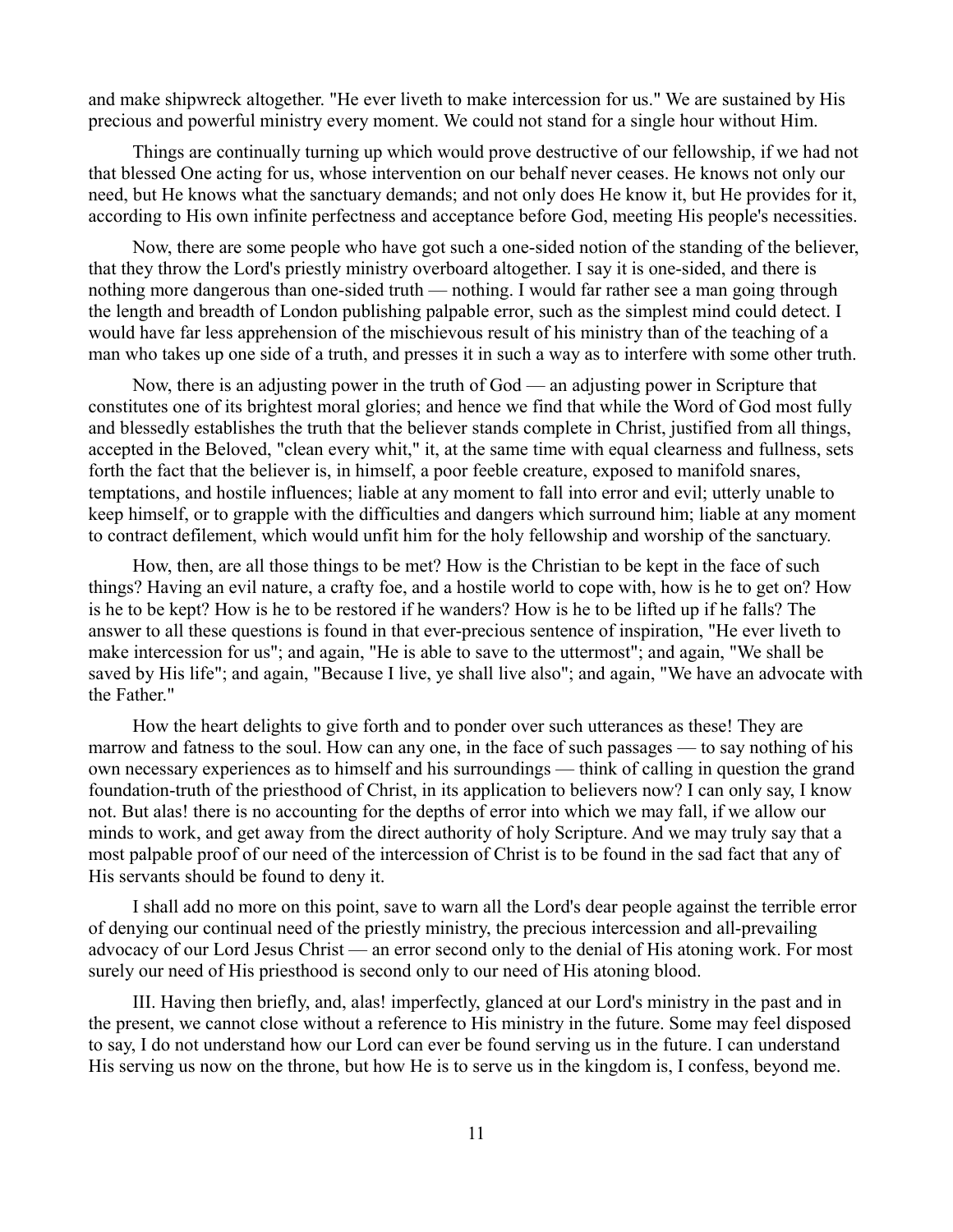No doubt it is most marvellous, and had we not His own veritable words for it, we might well hesitate in our statement of the fact that our Lord Christ shall serve His people in the brightness of the glory. But let us hear what He Himself saith to us. Turn for a moment to Luke 12: 35: "Let your loins be girded about, and your lights burning; and ye yourselves like unto men that wait for their lord, when he will return from the wedding; that when he cometh and knocketh, they may open unto him immediately. Blessed are those servants, whom the lord when he cometh shall find watching: verily I say unto you, that he shall gird himself, and make them to sit down to meat, and will come forth and serve them. "

This is distinct and unmistakable. Most marvellous, no doubt, but as plain as it is marvellous. Christ will serve us in the kingdom. He will serve us forever. His ministry overlaps our entire history. It reaches down to the very deepest depths of our need as sinners, and up to the very loftiest heights of the glory. It goes back to the past, it covers the present, and it stretches away into the boundless future. Blessed be His name! He loves to serve us, and He gives us the assurance that the very moment, as it were, that He enters upon the glory of His own kingdom, He will gratify His loving heart by making us sit down amid the very brightness of that glory, and there serving us in the same love that has characterised His service from the very first. All praise and eternal homage to His peerless name!

But mark another thing in this twelfth chapter of Luke. At the forty-first verse Peter puts the question, "'Lord, speakest Thou this parable unto us, or even to all?' And the Lord said, 'Who then is that faithful and wise steward whom his lord shall make ruler over his household, to give them their portion of meat in due season. Blessed is that servant, whom his lord when he cometh shall find so doing. Of a truth I say unto you, that he will make him ruler over all that he hath.'"

Thus we have two things, namely, "watching" and "doing." Which does Christ value most? The former, unquestionably, as is proved by the higher reward attached to it. To have Christ serving us in the glory is something far beyond any position which He may in His goodness assign to us.

Let us, then, ever bear in mind, brethren, that our blessed Lord values, above all things, that loving attitude of the heart which expresses itself by watching for His return. No doubt it is blessed and important to be found "doing" also, whatever He gives us to do, whether it be sweeping a crossing or evangelising a nation; He will not allow the very smallest act of service to go unrequited. It is not that He values service less, but He values watching more, and we can understand this; even nature itself will teach it to us. Suppose the head of a family is absent from home; the servants are told to have things in readiness for his return, and each will be found doing his or her appointed work. They will say, Master is coming home; we must see and have all square and right for him. This is as it should be; but is there not something far deeper and higher than this? Is there not something that answers to the heart of that absent one? Surely there is; there is the earnest longing of an affectionate wife, without which the best ordered house would be but a poor, cold, cheerless thing to come back to.

Thus it is, be assured of it, with our beloved absent Lord. He prizes, above all things, the affectionate, earnest longings of our hearts to see His face. Something of what shone in Mephibosheth, when he said to David, "Let him take all, seeing my lord the king is come in peace." Oh, let us cultivate more of this, dearly beloved in the Lord; let us see to it that we are of those who love the appearing of our adorable Lord and Saviour! May the cry of our hearts be continually, "Why tarry the wheels of His chariot?"

Will this make us deficient in service? The very reverse. Nay it is this which will give the true spring to all service, and impart a holy fragrance to the very smallest act which may be done. Whereas, if this deep personal affection be lacking, the most splendid and showy acts of service are as nothing to